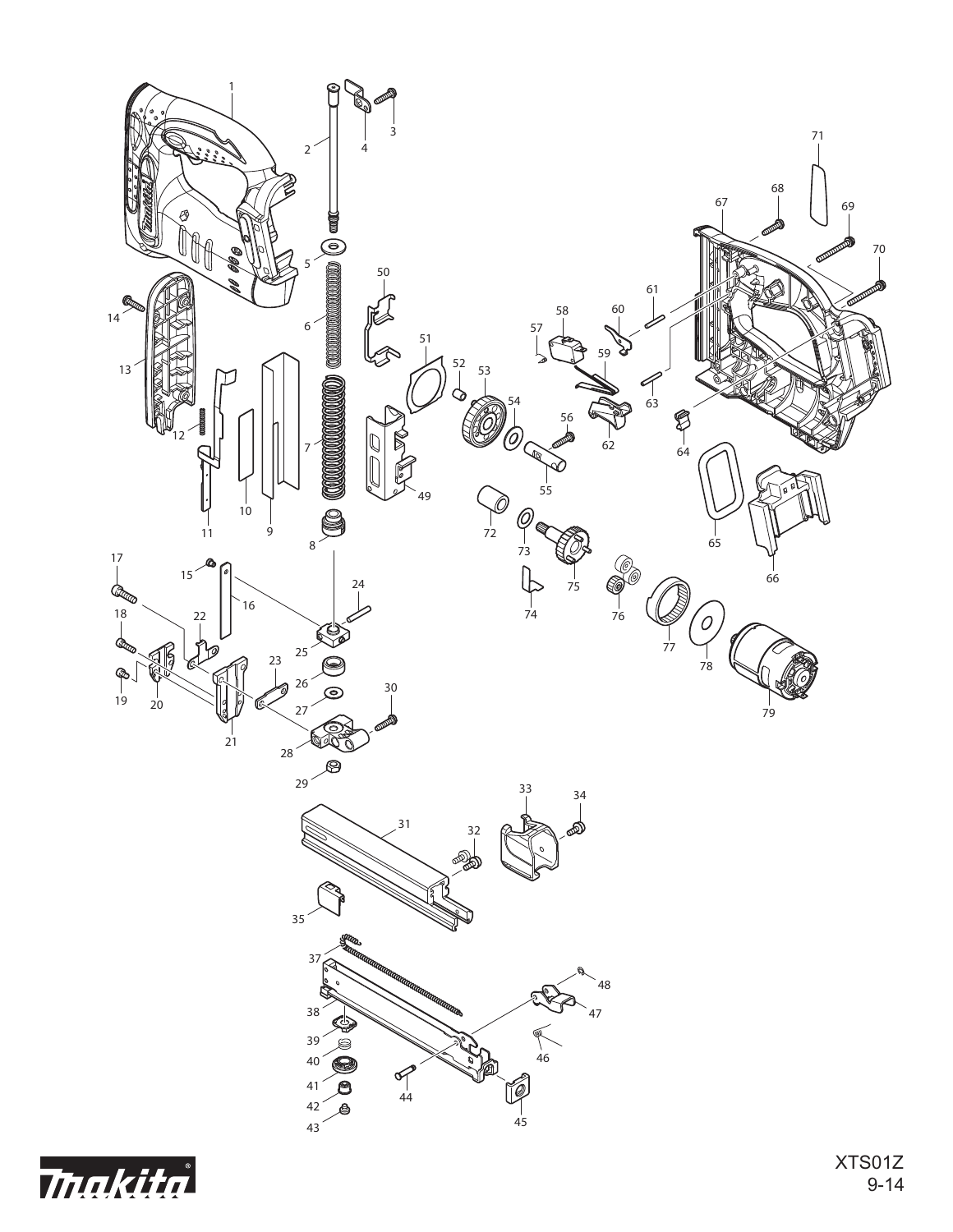## **Model XTS01Z Parts List**

A = Standard Equipment 〇= Circuit Diagram

| Item# |                 | Part#                    | Description                     | Q'ty Unit    |
|-------|-----------------|--------------------------|---------------------------------|--------------|
| 001   |                 | 187938-7                 | <b>HOUSING SET</b>              | 1            |
|       |                 | C <sub>10</sub> 263005-3 | <b>RUBBER PIN 6</b>             | 2 PC.        |
|       | D <sub>10</sub> |                          | <b>INC. 67</b>                  |              |
| 002   |                 | 325635-9                 | <b>GUIDE BOLT</b>               | 1 PC.        |
| 003   |                 |                          | 265995-6 TAPPING SCREW 4X18     | 1 PC.        |
| 004   |                 |                          | 345907-6 FIX PLATE              | 1 PC.        |
| 005   |                 |                          | 253762-1 FLAT WASHER 8          | 1 PC.        |
| 006   |                 |                          | 234060-2 COMPRESSION SPRING 9   | 1 PC.        |
| 007   |                 |                          | 234101-4 COMPRESSION SPRING 13  | 1 PC.        |
| 008   |                 | 424135-7                 | <b>SPRING HOLDER</b>            | 1 PC.        |
| 009   |                 | 345978-3                 | <b>GUIDE PLATE</b>              | 1 PC.        |
| 010   |                 | 345906-8                 | <b>UPPER PLATE</b>              | 1 PC.        |
| 011   |                 |                          | 165602-0 SAFETY LEVER           | 1 PC.        |
| 012   |                 |                          | 234078-3 COMPRESSION SPRING 4   | 1 PC.        |
| 013   |                 | 142787-9                 | FRONT COVER COMPLETE            | $\mathbf 1$  |
|       |                 |                          | C10 804N11-9 CAUTION LABEL      | $\mathbf{1}$ |
| 014   |                 | 265995-6                 | <b>TAPPING SCREW 4X18</b>       | 4 PC.        |
| 015   |                 | 268157-5                 | PIN <sub>4</sub>                | 1 PC.        |
| 016   |                 | 345996-1                 | <b>DRIVER</b>                   | 1 PC.        |
| 017   |                 | 922227-1                 | HEX. SOCKET HEAD BOLT M5X18     | 2 PC.        |
| 018   |                 | 266201-2                 | HEX.SOCKET HEAD BOLT M4X14      | 2 PC.        |
| 019   |                 | 266199-3                 | HEX.SOCKET HEAD BOLT M4X6       | 2 PC.        |
| 020   |                 | 451801-3                 | <b>SAEFTY LEVER GUIDE</b>       | 1 PC.        |
| 021   |                 |                          | 158759-4 DRIVER GUIDE COMPLETE  | 1 PC.        |
| 022   |                 |                          | 345910-7 SPRING BASE            | 1 PC.        |
| 023   |                 |                          | 344670-8 SET PLATE              | 1 PC.        |
| 024   |                 | 256206-0 PIN 4           |                                 | 1 PC.        |
| 025   |                 |                          | 313150-5 DRIVER LOCK            | 1 PC.        |
| 026   |                 |                          | 424099-5 CUSHION                | 1 PC.        |
| 027   |                 |                          | 253804-1 FLAT WASHER 6          | 1 PC.        |
| 028   |                 | 318267-9 HOLDER          |                                 | 1 PC.        |
| 029   |                 |                          | 931302-2 HEX. NUT M6            | 1 PC.        |
| 030   |                 |                          | 265995-6 TAPPING SCREW 4X18     | 1 PC.        |
| 031   |                 |                          | 142786-1 MAIN MAGAZINE COMPLETE | $\mathbf{1}$ |
|       |                 |                          | C10 804N10-1 CAUTION LABEL      | 1            |
| 032   |                 |                          | 911113-1 PAN HEAD SCREW M4X10   | 2 PC.        |
| 033   |                 | 450540-2 END CAP         |                                 | 1 PC.        |
| 034   |                 |                          | 911113-1 PAN HEAD SCREW M4X10   | 1 PC.        |
| 035   |                 | 345997-9 PUSHER          |                                 | 1 PC.        |
| 037   |                 |                          | 231854-6 TENSION SPRING 3       | 1 PC.        |
| 038   |                 | 165532-5                 | <b>SUB MAGAZINE</b>             | 1 PC.        |
| 039   |                 |                          | 450775-5 ADJUSTER BASE          | 1 PC.        |
| 040   |                 |                          | 231323-7 COMPRESSION SPRING 9   | 1 PC.        |
| 041   |                 |                          | 450702-2 ADJUSTER               | 1 PC.        |
| 042   |                 |                          | 450774-7 LOCK SLEEVE            | 1 PC.        |
| 043   |                 | 265127-5                 | + PAN HEAD SCREW M4X4           | 1 PC.        |
| 044   |                 | 268029-4 PIN 4           |                                 | 1 PC.        |
| 045   |                 |                          | 421637-4 MAGAZINE END           | 1 PC.        |
| 046   |                 |                          | 233528-5 TORSION SPRING 5       | 1 PC.        |
| 047   |                 | 345861-4 LEVER           |                                 | 1 PC.        |